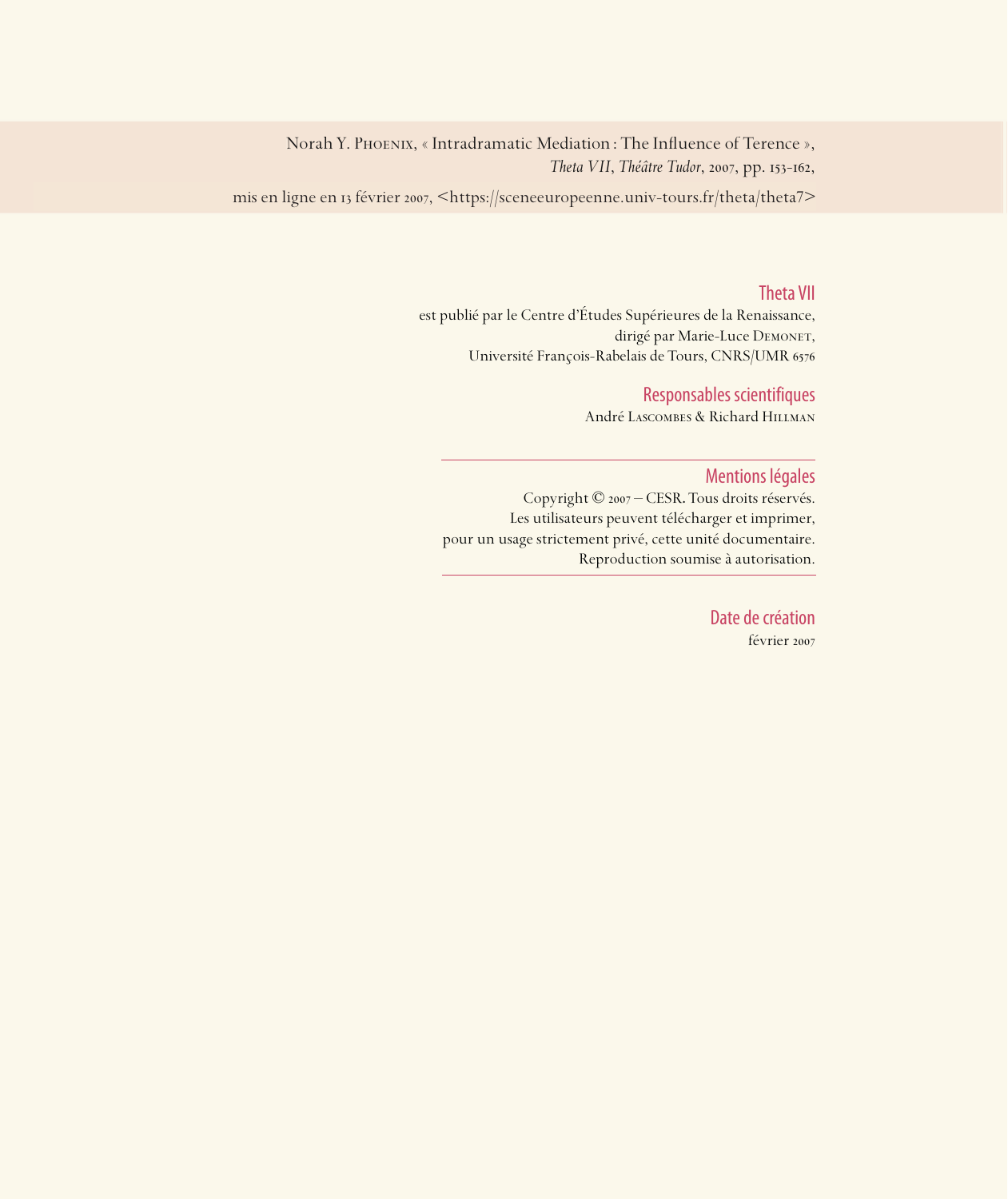Thêta VII - Théâtre Tudor Norah Y. PHOENIX | p. 151-160 CESR, Tours

# Intradramatic Mediation: The influence of Terence

Norah Y. Phoenix CESR, Tours

In this paper. I should like to make a few comments concerting the possible influence of Roman comedy, particularly<br>Terence, on the mediation function of two plays, *Ralph Roister Doister* by Nicholas Udall *and Gammer Gur* n this paper I should like to make a few comments concerning the possible influence of Roman comedy, particularly Terence, on the mediation function of two plays, *Ralph Rois-*S. As has been tirelessly pointed out by theatre historians, although these two plays are rival contenders for the title of "first regular *English* comedy", they are also among those which bear the most clearly discernible *Roman* influences.

Terence's plays and their graphic commentaries, written by Donatus and Charnius,<sup>1</sup> were studied with such intensity in grammar schools, and the plays were performed so regularly at Cambridge, particularly from 1548 to around 1575, that it seems hardly surprising to note such influences even in such a highly original corpus as the Tudor drama. But whilst the Roman influence on the structure and superficial strata of the two plays is obvious and without question, what I should like to try to discover is whether the deeper level—perhaps I could even say the "spirit" of the plays—bears traces of Terentian influence. One of the ways of reaching this deeper level may be to examine some aspects

I. See Altman, chap. 5 ("Terence and the Mimesis of Wit"), pp. 130-47, for an enlightening account of these commentaries.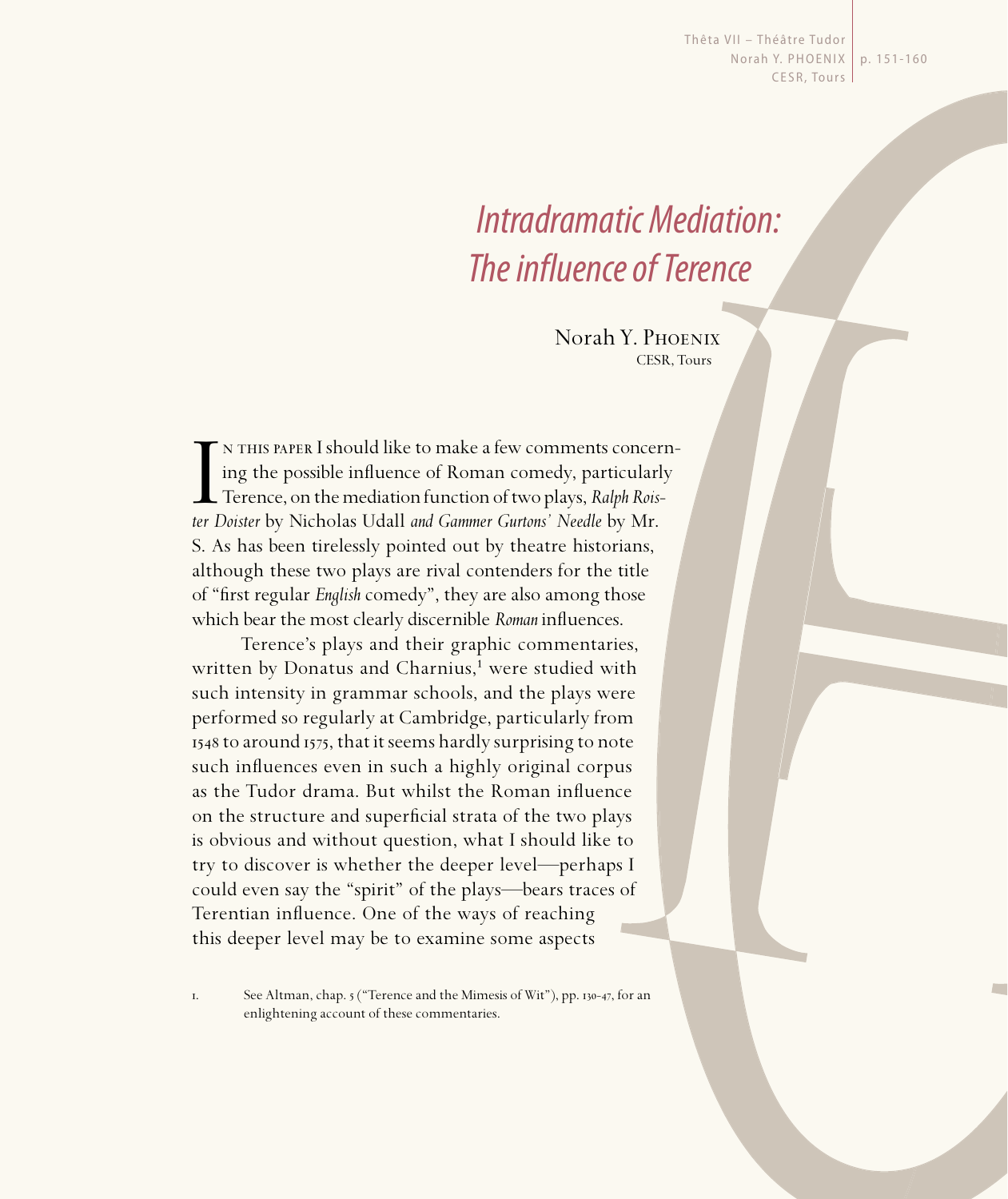of mediation in these plays and particularly the use of one or more mediating characters, variously known as plot-movers or stage-manager characters.

I shall not refer to any of the straightforward extradramatic mediation that occurs both in Terence and also in these two plays. There are a number of examples of direct and oblique audience address but I prefer to concentrate here on mediation actually within the plays. The main aspects to be examined will be, first, how a mediating character can be used as a focaliser for plot management, and, secondly, how such a character enables the organisation of stage action. Obviously, "intradramatic" does not necessarily mean "introspective", and much of this kind of mediation reaches out to the spectators even if not directly addressed to them.

#### Intradramatic Mediation: Plot Management

It is common knowledge that in Terence's plays the pattern consists of a basic plot founded on an error or a misunderstanding, which is fanned into life and made intricate by the use of a mediator. This mediator is usually a clever slave character engaged in knife-edge plotting, planning and scheming. He is endowed with the aim of furthering his young master's love interests whilst preserving him from paternal wrath. Such plot management usually involves havoc almost being wreaked but averted through a number of narrow escapes. Through a rigorously established three-part structure, the initial misunderstanding soon becomes a knot of errors before being finally unravelled. In most cases, the mediator starts out as a much-decried rascal, who takes infectious pleasure in weaving the plot ever closer to danger. The tables turn, however, and at the end he receives a general pat on the back for having steered the play into its benign resolution, bathed in Terentian conviviality and magnanimity.

The influence of Terence's play *The Eunuch* on Udall's *Roister Doister* has been much discussed. Interestingly, though, Udall does not choose to adapt Terence's prime plot-mover, the slave Parmeno, preferring for that task a character who can be more easily anglicised. So the parasite and flatterer, Gnatho, is chosen as the basis for Udall's Matthew Merrygreek. In the same way, Gnatho's patron Thraso, a lovesick, cowardly braggart soldier provides the basic outline for the character of Ralph Roister Doister. (Obviously, there is also some Plautine influence here, and, as Howard Norland has pointed out  $[p. 136]$ , the character of Roister Doister incorporates a number of features from folk drama, chivalric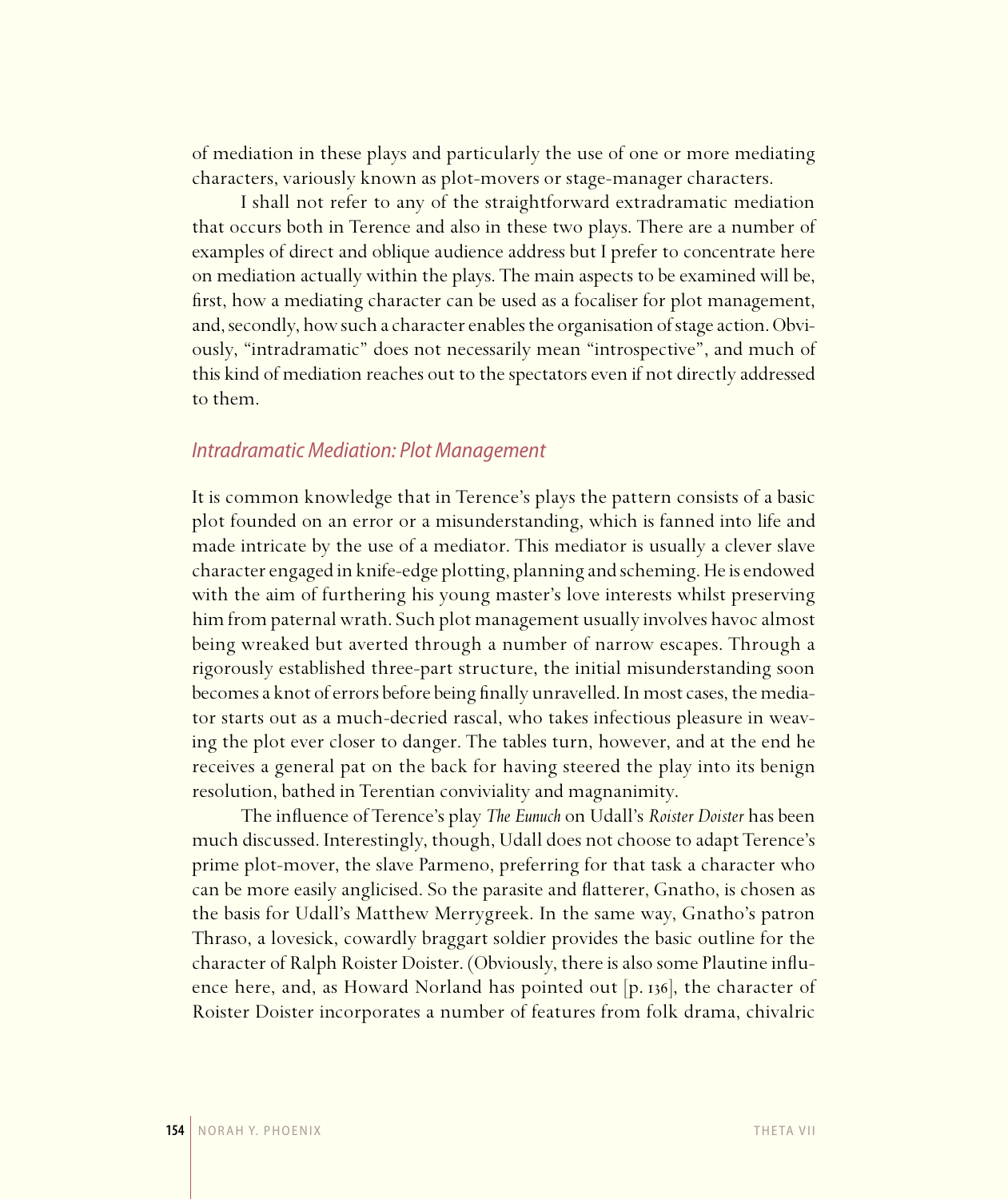romance and conventions such as the lovesick knight.) Close similarities can be observed between the Roman and the anglicised versions of the characters. For example, Gnatho and Merrygreek both have an introductory monologue which takes the form of a sponger's boastful audience address. They both cover the topics of foolishness and wisdom, but Merrygreek puts the accent on being merry (a feature obviously inherent in his name and which can be linked with the numerous mentions of "mirth" in the Prologue). Both characters refer to the type of people they sponge from, but whereas Gnatho mentions social types, such as fishmongers, butchers, and poulterers, Merrygreek quotes a whole list of shady characters with thoroughly English-sounding alliterative names—for example, Lewis Loiterer, Watkin Waster, Davy Diceplayer and Tom Titvile. This list, and especially the last name, immediately connects Merrygreek with the English Vice character (often also a plot-mover). This authoritative position is further accentuated by the fact that Merrygreek's monologue is in a key place, just after the Prologue, whereas Gnatho's is in the middle of the play.

It must be said that Udall's plot is a great deal less complex than Terence's, and therefore Merrygreek does not have as much to do as Parmeno. As well as being a fully-fledged comic character, in his quest for mirth and entertainment, he functions as a means of foregrounding and accentuating Roister Doister's natural foolishness. As in the case of Gnatho with Thraso, sequences of asides are used to illustrate these aspects. Another feature common to both plays is that the parasite gives advice to the soldier concerning his love affair, thereby manipulating him into foolhardy situations. But whereas Gnatho remains very much the inactive flatterer, Merrygreek spurs Roister Doister into action. The plot includes musical entertainment recommended by Merrygreek to help with the courtship, a mock requiem when Roister Doister becomes despondent, and a battle scene when he is rejected. In both plays, the braggart soldier issues threats when spurned: *Thraso.* "First I'll storm the house" (p. 201); *Roister Doister.* "Nay, dame, I will fire thee out of thy house/And destroy thee and all thine, and that by and by" (IV.iii.98-99). Thraso's threatened attack fizzles out to nothing, whereas, by secretly collaborating with the enemy, Merrygreek makes sure that Roister Doister engages in a full-scale battle, albeit a comic one, with kitchen utensils for weapons. This is a further ploy by the plot-mover to make Roister Doister into even more of a comic spectacle. The household character of the warfare seems, however, to have been inspired by Terence's play, where there is mention of fighting with a sponge, a kitchen squad and saucepans.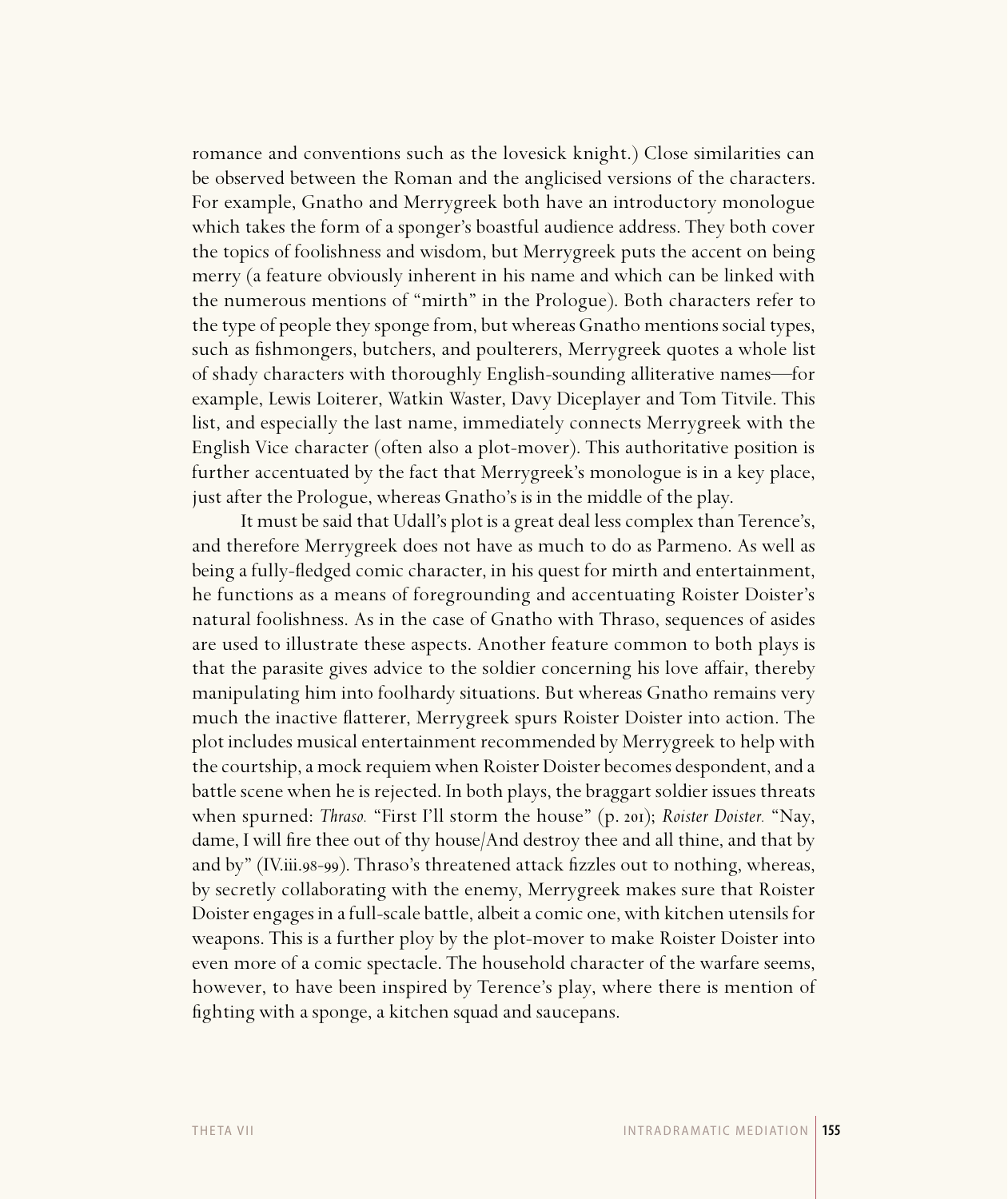The plots of both plays end in a similar way, when both Gnatho and Merrygreek plead in favour of their respective benefactors in front of the whole company and play an active role in preventing them from becoming outcasts. Both Thraso and Roister Doister are sent out of earshot while their cases are discussed. Gnatho makes no bones about his main mercenary purpose but also points out the fun to be had by all from mocking Thraso. Merrygreek also uses the argument of mockery and mirth but, in the end, seems to have some genuine affection for Roister Doister. In both cases the soldier begins bragging once more: *Thraso*. "I've always found myself exceedingly popular wherever I've been" (p. 218); Roister Doister. "For why no man, woman nor child can abhor me long" (I.vi.).

*Gammer Gurton's Needle* has often been described as a competent blending of Roman and English elements. Its structure is an almost perfect accomplishment of an academic exercise in classical playwrighting, with its division into acts and scenes, its rhetorical demonstration in three parts and its respect for the classical unities. Its subject matter, on the other hand, is totally English. Immediately, from the first line of the Prologue, the play is steeped in English peasant life and this remains so until its concluding Latin-style request for applause.

As with *Roister Doister*, what I should like to try to determine is whether the Latin influence goes any deeper than the structure and, more particularly, whether any Latin influence be found on the level of mediation in the play.

Unlike Merrygreek, the mediating character, Diccon, does not appear to have been inspired by any one particular character from Terence. It is perhaps a commendable achievement on the part of Mr S. that he did not resort to direct borrowing but was able to fashion a completely new plot-manager from an almost seamless blending of influences.

Diccon is certainly as quick, as clever, and as thorough in his plot management as a Roman slave, even though the motivations he is endowed with, in particular the production of sport and mirth, remain typically English. Diccon is far-sighted in his plot management and able to plan ahead. He does this so thoroughly that when the moment is ripe, he can commandeer from a distance with what amounts almost to a "look, no hands" approach. In fact he is never present at any of the spectacular moments he has organised. His main achievement and the high point of the plot is the perfectly symmetrical confrontation between the neighbours Dame Chat and Gammer Gurton which takes place at the exact centre of the play. He achieves this by telling a carefully graduated set of lies to each neighbour, thereby setting them against each other.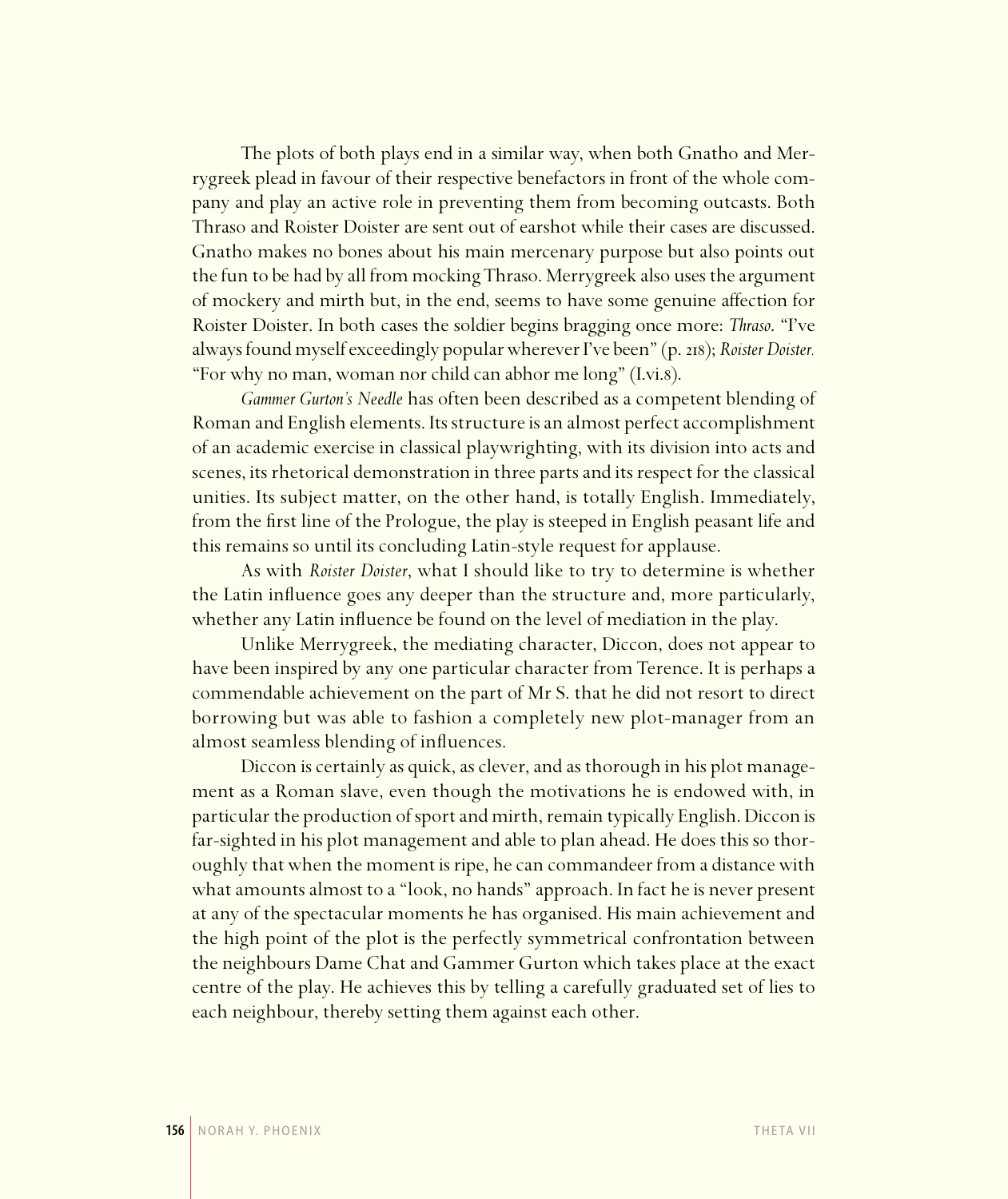As well as this aptitude for careful planning, Diccon is also endowed with the Roman slave's capacity to deal with unforeseen situations and to seize opportunities. This is what happens when he meets Hodge and realises he can influence him. It also happens when Dr Rat is called in to settle matters between the neighbours. Diccon is able to endow the plot with a new feature by setting up a trap for Dr Rat to receive a beating.

The plot ends with a confrontation which achieves a similar philosophical and humorous quality to that of the final moments of Terence's *Adelphi*. In both plays the conflict dissolves into Terentian benevolence, and the characters of both houses decide to be lenient with one another's faults. The good humoured blow administered to the slave Syrus in order to mark his newly granted freedom is imitated in *Gammer Gurton's Needle.* This gesture seems to have inspired Mr S. with a simple but rather ingenious and spectacular plot resolution, when, to the astonishment of the full gathered cast, Diccon's blow to Hodge's buttocks comically reveals the presence, in the seat of the servant's trousers, of the much sought-after needle.

#### Stage Management

Another aspect of intradramatic mediation could be described as stage management. A mediating character can be the means of organising the stage action from the point of view of movement, gesture, use of space and timing of actions. In the case of the two plays examined here, it is interesting to note how far each of them makes use of the potentialities offered by the Roman stage set.

Although, as Charles Whitworth points out, *Roister Doister* was almost certainly written for a royal performance and would therefore probably have benefi ted from a lavish stage production, the play text requires only one house façade on stage, that of Dame Custance, which is first pointed out deictically by Roister Doister "She dwelleth in that house" (I.ii.78). The house is used for connoted exits and entrances and for the servants to sit outside performing their household tasks, but it never serves in the same way as in a play by Terence. In *Roister Doister*, the stage management is chiefly organised by means of stylised character groupings, rhythmic exchanges, synchronised movements—almost choreographic in fact—interspersed with song and dance. These aspects are strengthened by the fact that Merrygreek has a whole squadron of characters to marshal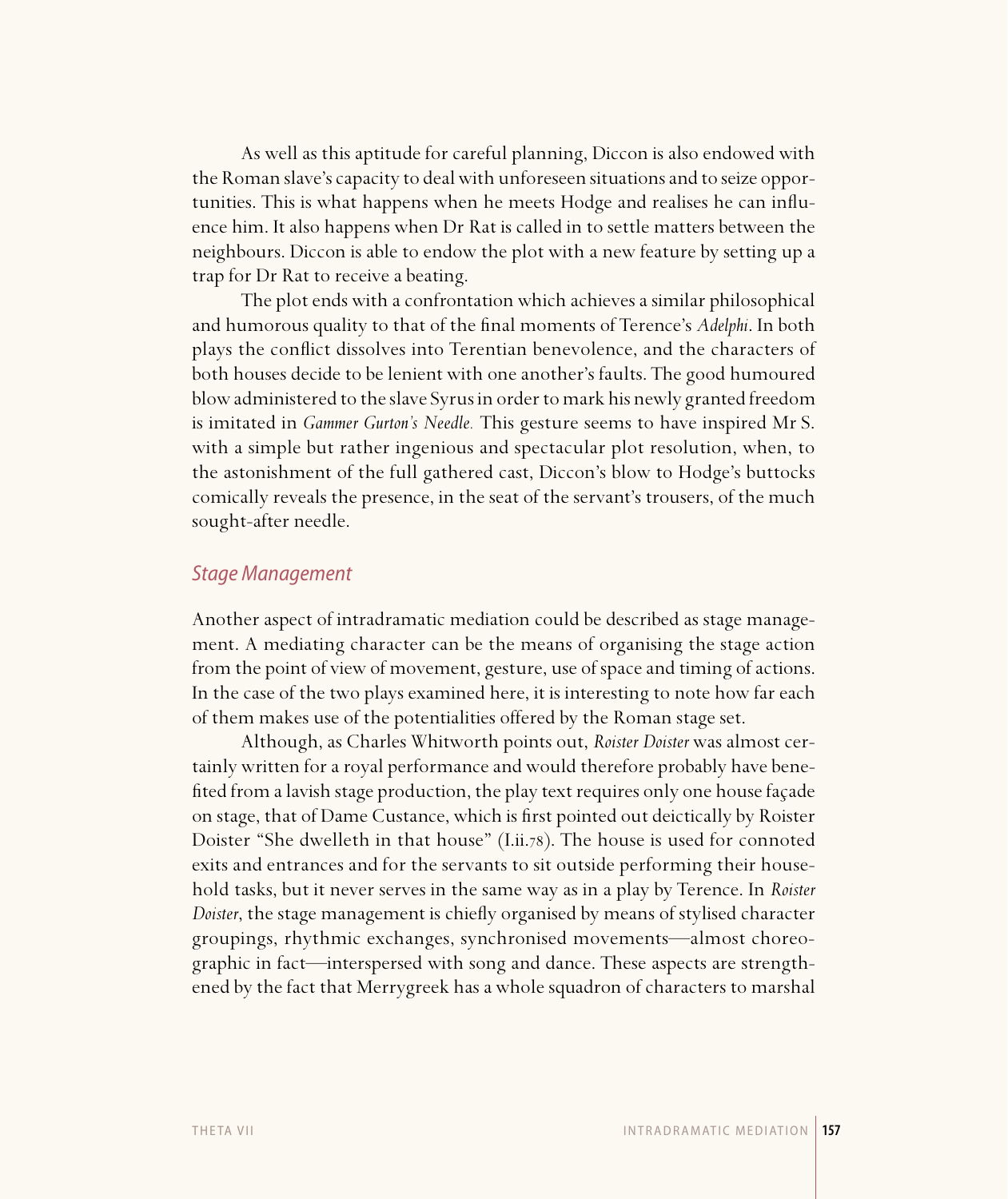around. Merrygreek is the chief mediator here (though not the only one—for example, Dame Custance is used to organise the proxemics of the servants).

Merrygreek's intradramatic mediation produces a number of effects. In a similar way to Terence's mediating slaves, Merrygreek is used to create the effect of split staging (usually by pretending not to see someone or by spying). This technique is often accompanied by asides (usually disparaging comments). In this way, Merrygreek is used to help shape the character of Roister Doister for the benefit of the audience. These techniques also involve the use of gesture, voice modulation in order to bring out Roister Doister's vanity, his cowardice and his general foolishness. A similar result is obtained through Merrygreek's hyperbolic flattery, which in fact has the effect of further disparaging Roister Doister—for example, when he likens him to great legendary heroes such as Sir Lancelot, Hector, or Samson (Lii.114-36).

In his mediating capacity, Merrygreek is also used to bring out the full comic benefit of certain stage iconography, as when Roister Doister takes the toothless old servant Madge Mumblecrust in his arms and whispers in her ear. The stage direction ("*Here let him tell her a great long tale in her ear*") insists that this pose should be held across the break between two scenes (I.iii-iv), so that when Merrygreek enters he can reap full comic benefit from it by pretending to take Madge for Roister Doister's fiancée. He augments the effect by calling her pet names like "sweet lamb and cony"  $(I.iv.24)$  and "pigsnye"  $(42)$ .

Another technique is to push Roister Doister around physically whilst feigning solicitude for his well-being—for instance, when Merrygreek officiously and ostentatiously pretends to flick off specks of dust and pluck hairs from Roister Doister's clothing. He also uses the opportunity to throw in a few insults for good measure, saying that he has found a fool's feather that fell from Roister Doister's head or a lousy hair from his beard (Liv.96-98). Merrygreek becomes more aggressive when he combines pretending not to see him with an aside and a push: "I will not see him but give him a jut indeed. *Bumps Roister Doister*. I cry your mastership mercy" (III.iii.8-9 and SD).

Merrygreek becomes positively violent during the battle, when, as he feigns to attack Dame Custance, his blows land each time on Roister Doister, who responds with a chorus of "thou hittest me"  $(IV. viii.29-3I).$ 

Another way Merrygreek underlines Roister Doister's foolishness is by giving him advice—for example, on how to speak: "But up with that heart and speak out like a ram/Ye speak like a capon that had the cough now"  $(I.ii.28-29)$ .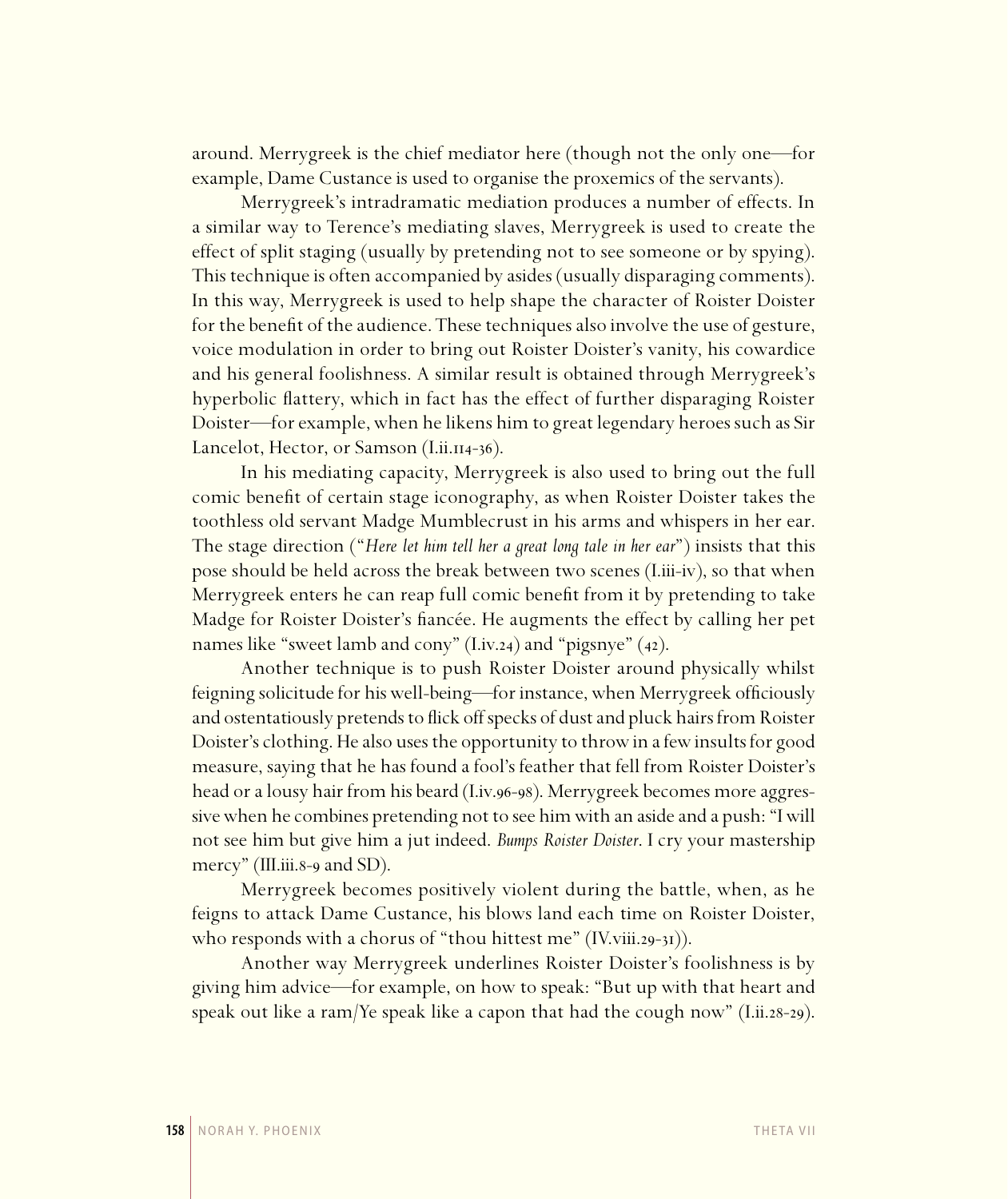There is more advice on how to act: "Up with that snout man" (III.iii.127). Similarly, when he supervises Roister Doister's conversation with Dame Custance, he begins by giving him an order, "Look partly toward her and draw a little near" (III.iv.5), and gradually ends up taking over the whole discussion, which culminates with his masterstroke of reading Roister Doister's love letter with the wrong pronunciation. (This device is used for teaching rhetoric, as an example of ambiguity, in Thomas Wilson's *Rule of Reason*.)

The character of Merrygreek is also used to provide the cues for music and song. He does so in Act I, Scene ii, lines 177-78, supposedly to enhance Roister Doister's "wooing force". In Act I, Scene iv, he upbraids Roister Doister's men for leaving him without music for so long, saying, "Whoso hath such bees as your master in his head/Had need to have his spirits with music to be fed" (I.iv.93-94). He ends this scene with the order, "Then sing we to dinner"  $(i40)$ . Merrygreek also organises the bell-ringing ceremony in another of his masterstrokes, the mock requiem (II.iii.48ff).

*Gammer Gurton's Needle* provides a very different exploitation of the Roman stage set. The setting is much more highly connoted than in *Roister Doister*, and both houses are required, as is generally the case in Terence plays. Diccon deictically indicates Gammer Gurton's house in line to of his first monologue and then Dame Chat's at the end of Act I, Scene ii. In fact, in true Terentian manner, Hodge and Diccon disappear simultaneously into the respective houses at the end of that scene.

In Terence, the houses are used for characters to dodge in and out of or to be quickly hustled into by a mediating slave in order to avoid trouble. They are also used for the technique of teichoscopy. An example of this is when a character in the street looks in at the door or window and points out, or speaks to, a character inside. In this way, also, young women are heard but not seen when giving birth. This technique reaches new heights in *Gammer Gurton's Needle*, when sequences are actually played out in the interior of the house, which is brought to the spectator's mind's eye by means of word pictures—for instance, the game of cards which can be heard taking place inside Dame Chat's house. The most "spectacular" example of this technique is when Hodge and Cock are noisily searching for the needle on the upstairs level of Gammer's house. Suitably terrified by Diccon's talk of evil spirits, Hodge mistakes the cat's eyes in the dark for sparks of bewitched fire. The result is an ingenious piece of stagecraft whereby the spectators are riveted to stage action which they do not actually see.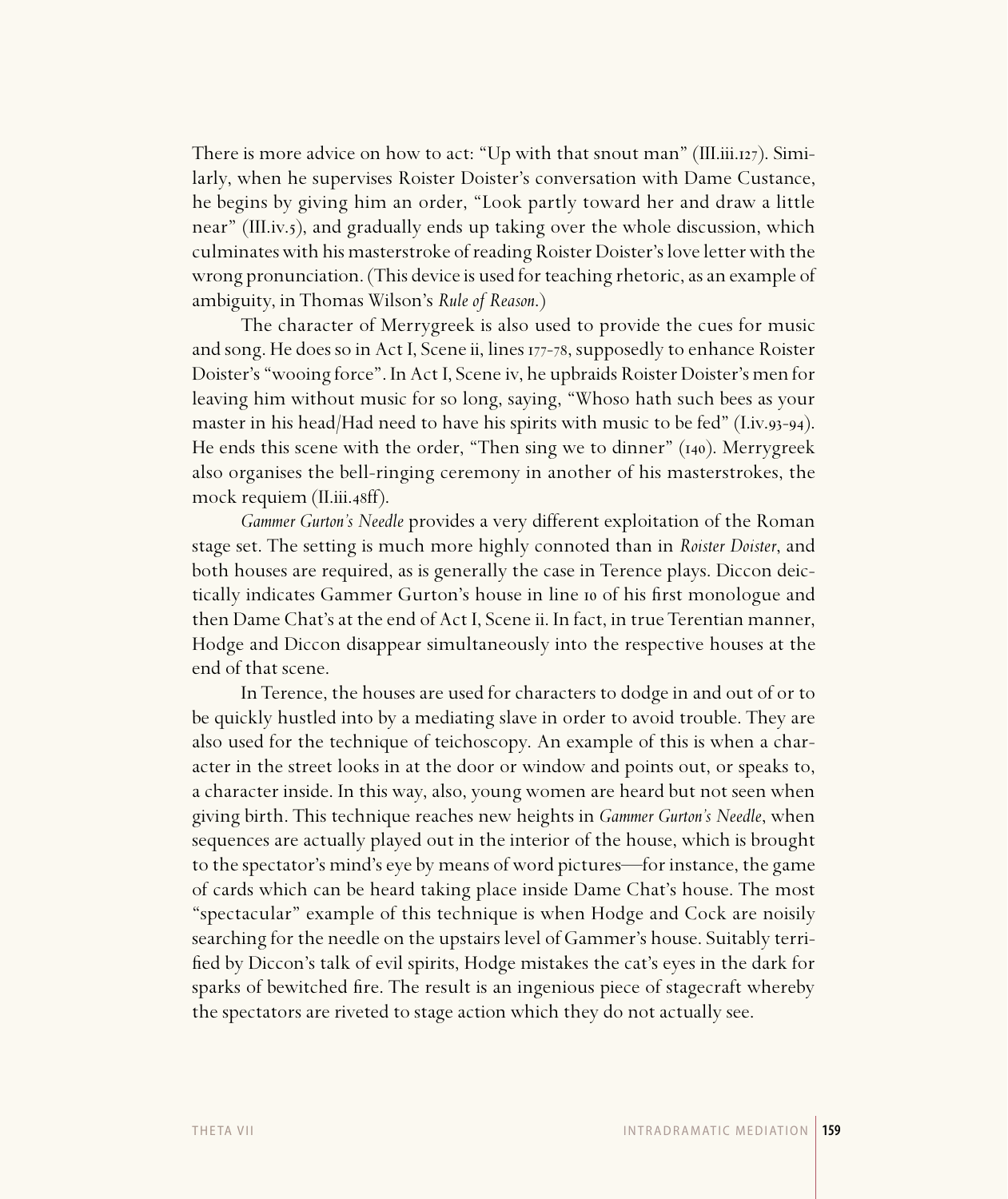Again controlling from a distance, Diccon sets up a sequence of teichoscopy with Dr Rat in the hole in the side of Dame Chat's house. This way the spectators hear Dr Rat being beaten inside whilst still being kept in suspense as to the identity of the culprit. Though it is used in a completely different way, Mr S. could have found the inspiration for this idea in Terence's *Adelphi*, where Demea suggests making a hole in the wall in order to join up the two houses and live as one family.

One of the most vital elements of both the plot and stage management in Terence's comedy is timing. For example, in his *Andria*, the slave Davos says, "No time for slackness and go slow methods; I must look out and look sharp" (p. 48). Later Simo says to Davos: "There's something wrong with your timing, Davos, your pupils don't seem to know their parts"  $(p. 6i)$ .

Timing is also of the essence for Diccon's planned battle. Sometimes the characters he is stage-managing become impatient. For example, he has to hold Dame Chat back when she wants to rush off and fight before Diccon has prepared Gammer:

> Well, keep it till she be here, and then out let it pour; In the meanwhile get you in, and make no words of this. More of this matter within this hour to hear you shall not miss.  $(II.ii.74-6)$

The same thing happens with Gammer Gurton ("Dame Chat, Diccon! Let me be gone, chill thither in post haste!"  $|II.iv.24|$  and with Hodge:

> *Diccon*. By the morrow at this time, we shall learn how the matter goeth.

*Hodge*. Canst not learn tonight man? Seest not what is here? (II.iii.28-34)

Diccon goes as far as to let the audience in on the secret of his timing:

Ye see, Masters, that one end tapped of this my short device; Now must we broach t'other too, before the smoke arise. And by the time they have awhile run, I trust ye need not crave it, But look, what lieth in both their hearts, ye are like, sure, to have it.  $(II.iii.r-4)$ 

The technique is as finely honed as that of a Terentian slave, but, once again, the main difference is the purpose. Just like Merrygreek, Diccon seeks mirth, sport and pastime from his stage management.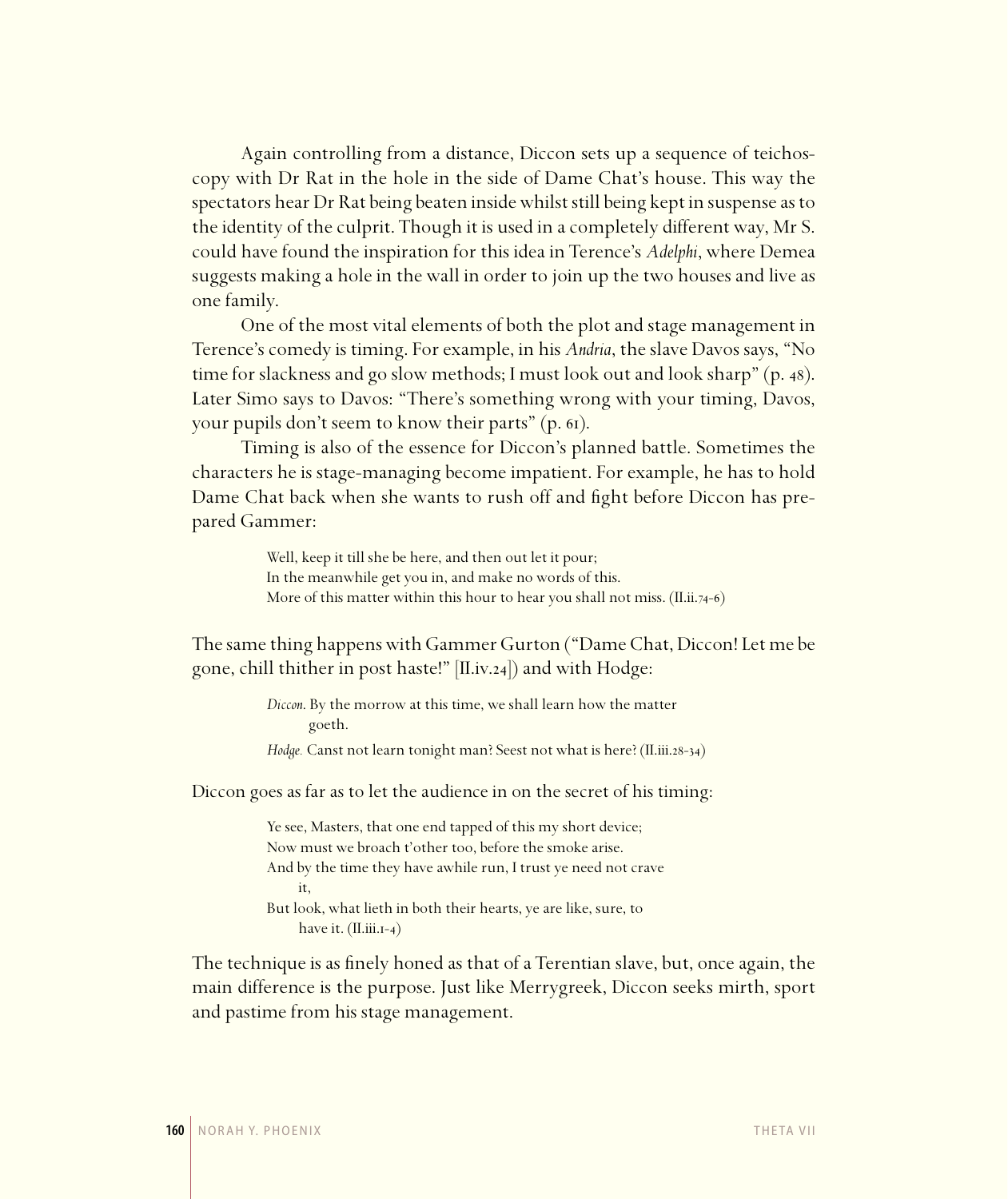Given the known and presumed scholarly pursuits of Udall and Mr S., it is not surprising that their plays in a general way, and their stage-manager characters in particular, bear the stamp of Latin theatre. Each playwright used this influence according to his own individual style and considerations and with different results. Diccon is above all a finely-tuned instrument of planning and timing, a means of organising all the play's characters into patterned proxemics involving full use of the twin-house stage set. Merrygreek is endowed with a more fully developed character showing a marked talent for irony. He, too, ends up mobilising the entire cast into diverse stage spectacles, but this effect is obtained chiefly through his manipulation of a single character, Roister Doister.

However, if the similarity of these two "sister" plays to Latin comedies is apparent, the differences which can be noted are equally remarkable. Both plays feature a predominant proportion of "low" characters, masculine and feminine, often in key roles. Nearly all of them engage in physical action, which ranges from the synchronised and stylised to knockabout farce, clowning and downright brawling. In both plays, the rhetorical demonstration is not an end but rather a means. It is therefore more loosely constructed and less bent on achieving a sparkling intellectual result for its own sake than in, say, a Terence play.

But in my view, this has nothing to do with what would be designated somewhat colloquially today as "dumbing down". It rather has to do with using the Latin techniques, neither as a variant nor as a new style, but as a means of boosting or providing a new slant on successful stage formulae—in other words, adopting some new techniques without radically altering the spirit of English theatre. This almost boils down to employing Latin techniques to enhance the Englishness of mid-century theatre. And this meant using them to boost the impact of all the spectacular effects so popular with English audiences.